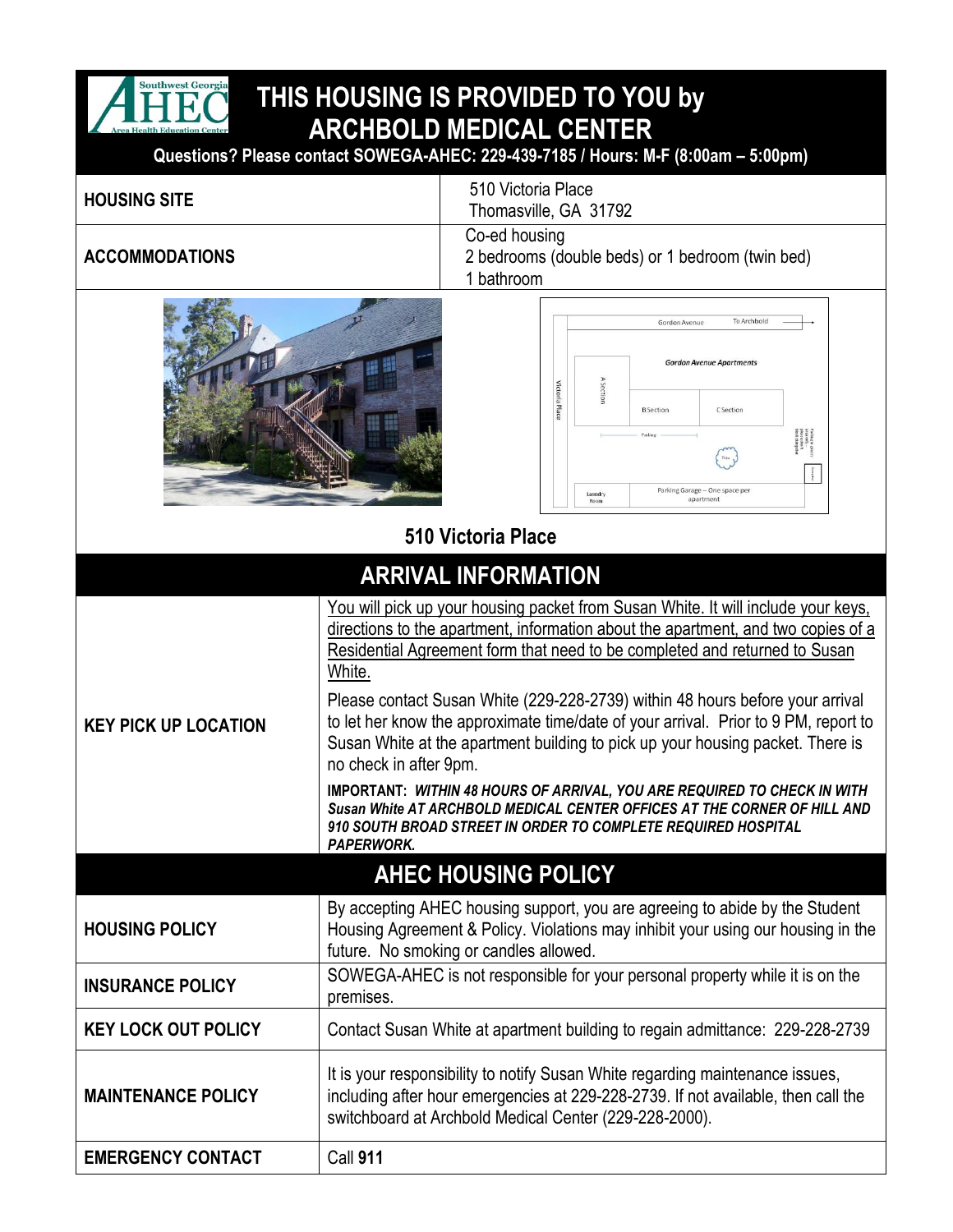| <b>WHAT TO KNOW BEFORE YOU ARRIVE</b>                                                                                                                                                                                                                                                                                                                                                                                                                                                   |                                                                                                                                                                                                                                                            |                                                                                                                        |
|-----------------------------------------------------------------------------------------------------------------------------------------------------------------------------------------------------------------------------------------------------------------------------------------------------------------------------------------------------------------------------------------------------------------------------------------------------------------------------------------|------------------------------------------------------------------------------------------------------------------------------------------------------------------------------------------------------------------------------------------------------------|------------------------------------------------------------------------------------------------------------------------|
| <b>WHAT TO BRING</b>                                                                                                                                                                                                                                                                                                                                                                                                                                                                    | all bedding for <b>double</b> bed and twin<br>٠<br>bed (sheets, pillows, etc.)<br>towels and washcloths<br>toiletry items<br>٠<br>toilet paper, paper towels, napkins<br>hangers<br>$\blacksquare$                                                         | - cell phone<br>- laptop<br>• laundry detergent<br>- kitchen trash bags<br>• food and beverages<br>- cleaning supplies |
| <b>APPLIANCES PROVIDED</b>                                                                                                                                                                                                                                                                                                                                                                                                                                                              | washer and dryer (coin operated)<br>٠<br>refrigerator/freezer<br>$\blacksquare$<br>stove/oven<br>microwave<br>٠<br>toaster<br>$\blacksquare$                                                                                                               | • coffee maker<br>• iron/ironing board<br>vacuum cleaner<br>$\blacksquare$ TV                                          |
| <b>SUPPLIES PROVIDED</b>                                                                                                                                                                                                                                                                                                                                                                                                                                                                | pots, pans & cookie sheet<br>٠<br>dishes<br>$\blacksquare$<br>glasses<br>$\blacksquare$<br>eating utensils                                                                                                                                                 | • serving utensils<br>pasta strainer<br>pot holders                                                                    |
| <b>SERVICES PROVIDED</b>                                                                                                                                                                                                                                                                                                                                                                                                                                                                | Wireless internet access<br>$\blacksquare$<br>You are responsible for cleaning up after yourself. There is no cleaning<br>$\blacksquare$<br>service provided by the hospital. Please be courteous to your roommates and<br>keep your belongings picked up. |                                                                                                                        |
| <b>THINGS TO DO</b>                                                                                                                                                                                                                                                                                                                                                                                                                                                                     |                                                                                                                                                                                                                                                            |                                                                                                                        |
| <b>❖ Thomasville Chamber of Commerce: http://www.thomasvillechamber.com</b><br>❖ Thomasville Newspaper: http://timesenterprise.com<br>❖ Thomasville Government Site: http://tiny.cc/w85xb<br>❖ Things to do in Thomasville: https:thomasvillega.com/attractions<br><b>AREA INFORMATION</b><br>❖ Southwest GA News: http://www.mysouthwestga.com/<br>❖ Fitness Facilities:<br>- Anytime Fitness: https://tinyurl.com/asybd6tn<br>- COGI Athletic Company: https://www.cogiathleticco.com |                                                                                                                                                                                                                                                            |                                                                                                                        |